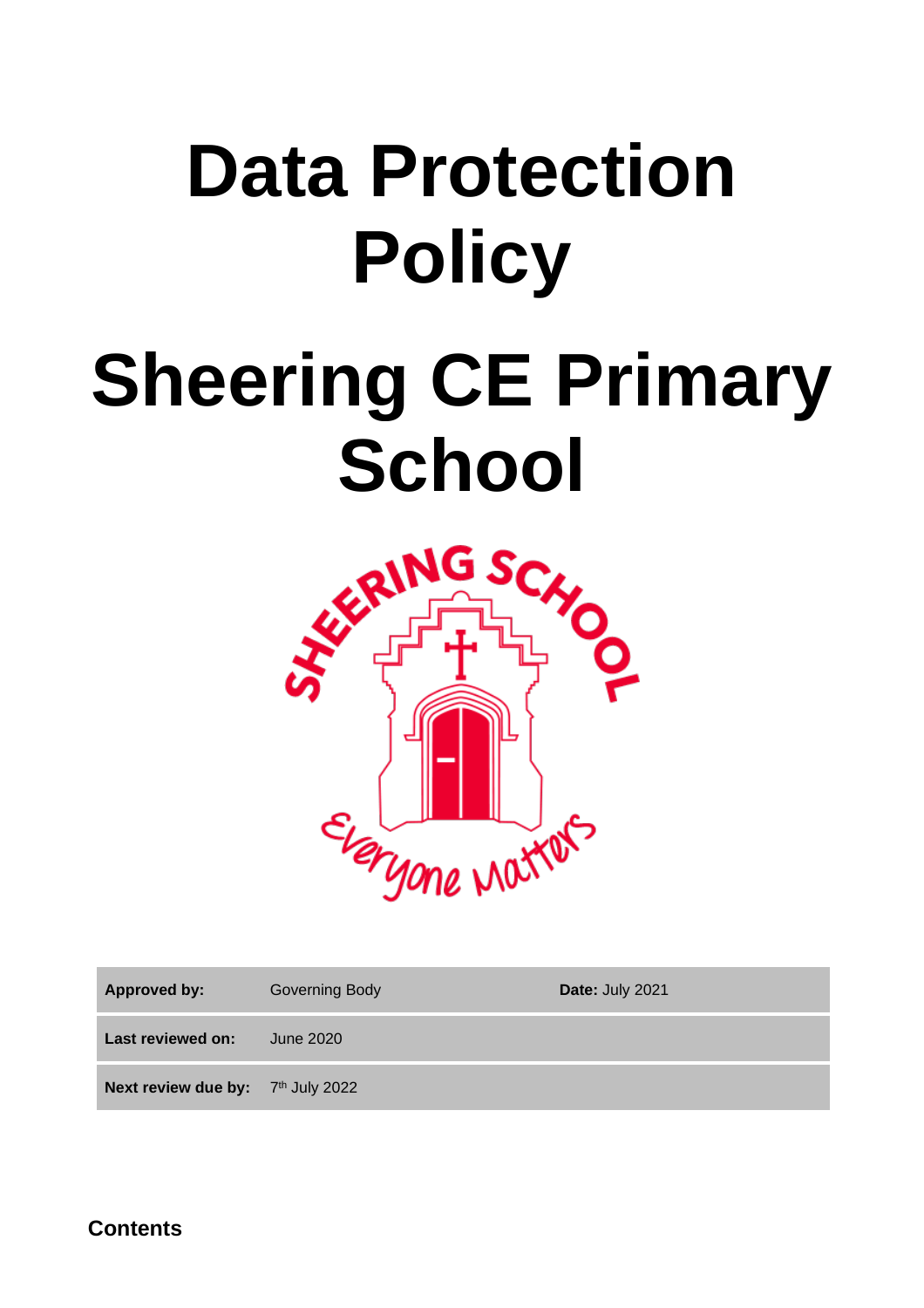# **1. Aims**

Our school aims to ensure that all personal data collected about staff, pupils, parents, governors, visitors and other individuals is collected, stored and processed in accordance with the UK data protection law as set out in the [Data Protection Bill.](https://publications.parliament.uk/pa/bills/cbill/2017-2019/0153/18153.pdf)

This policy applies to all personal data, regardless of whether it is in paper or electronic format.

# **2. Legislation and guidance**

- This policy meets the requirements of the UK General Data Protection Regulations (UK GDPR) – the EU GDPR was incorporated into UK legislation, with some amendments, by [The Data](https://www.legislation.gov.uk/uksi/2020/1586/made)  [Protection, Privacy and Electronic Communications \(Amendments etc\) \(EU Exit\) Regulations](https://www.legislation.gov.uk/uksi/2020/1586/made)  [2020](https://www.legislation.gov.uk/uksi/2020/1586/made)
- [Data Protection Act 2018 \(DPA 2018\)](http://www.legislation.gov.uk/ukpga/2018/12/contents/enacted)

It also reflects the ICO's [code of practice](https://ico.org.uk/media/for-organisations/documents/1542/cctv-code-of-practice.pdf) for the use of surveillance cameras and personal information.

In addition, this policy complies with regulation 5 of the Education (Pupil Information) (England) Regulations [2005,](http://www.legislation.gov.uk/uksi/2005/1437/regulation/5/made) which gives parents the right of access to their child's educational record.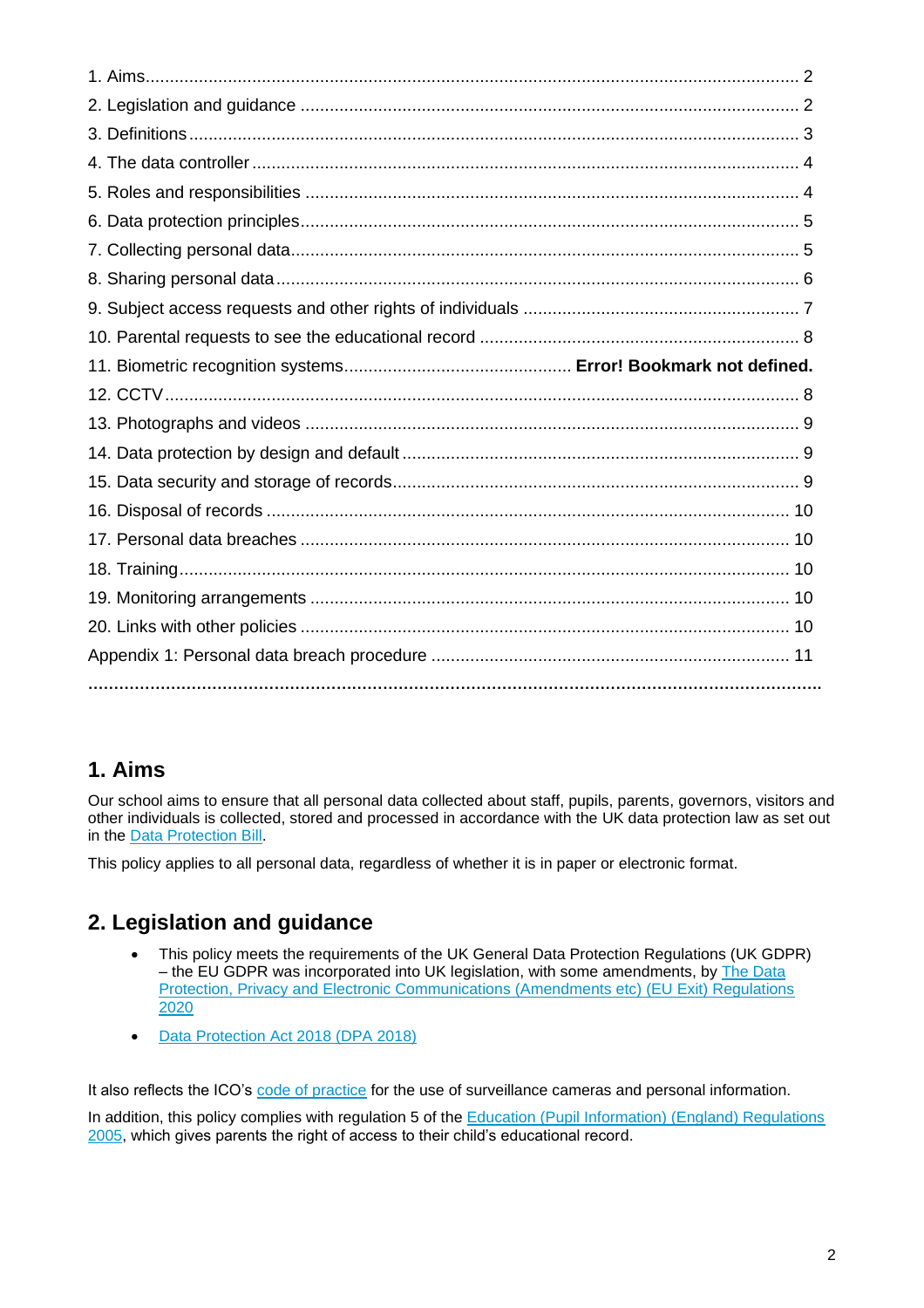# **3. Definitions**

×

| Term                                | <b>Definition</b>                                                                                                                                                                                                                                                                                                                                                                                                                                                                  |
|-------------------------------------|------------------------------------------------------------------------------------------------------------------------------------------------------------------------------------------------------------------------------------------------------------------------------------------------------------------------------------------------------------------------------------------------------------------------------------------------------------------------------------|
| <b>Personal data</b>                | Any information relating to an identified, or<br>identifiable, living individual.<br>This may include the individual's:<br>Name (including initials)<br>$\bullet$<br>Identification number<br>$\bullet$<br>Location data<br>$\bullet$<br>Online identifier, such as a username<br>It may also include factors specific to the<br>individual's physical, physiological, genetic,<br>mental, economic, cultural or social identity.                                                  |
| Special categories of personal data | Personal data which is more sensitive and so<br>needs more protection, including information<br>about an individual's:<br>Racial or ethnic origin<br>٠<br>Political opinions<br>$\bullet$<br>Religious or philosophical beliefs<br>٠<br>Trade union membership<br>$\bullet$<br>Genetics<br>Biometrics (such as fingerprints, retina<br>$\bullet$<br>and iris patterns), where used for<br>identification purposes<br>Health - physical or mental<br>Sex life or sexual orientation |
| <b>Processing</b>                   | Anything done to personal data, such as<br>collecting, recording, organising, structuring,<br>storing, adapting, altering, retrieving, using,<br>disseminating, erasing or destroying.<br>Processing can be automated or manual.                                                                                                                                                                                                                                                   |
| Data subject                        | The identified or identifiable individual whose<br>personal data is held or processed.                                                                                                                                                                                                                                                                                                                                                                                             |
| Data controller                     | A person or organisation that determines the<br>purposes and the means of processing of<br>personal data.                                                                                                                                                                                                                                                                                                                                                                          |
| Data processor                      | A person or other body, other than an employee<br>of the data controller, who processes personal<br>data on behalf of the data controller.                                                                                                                                                                                                                                                                                                                                         |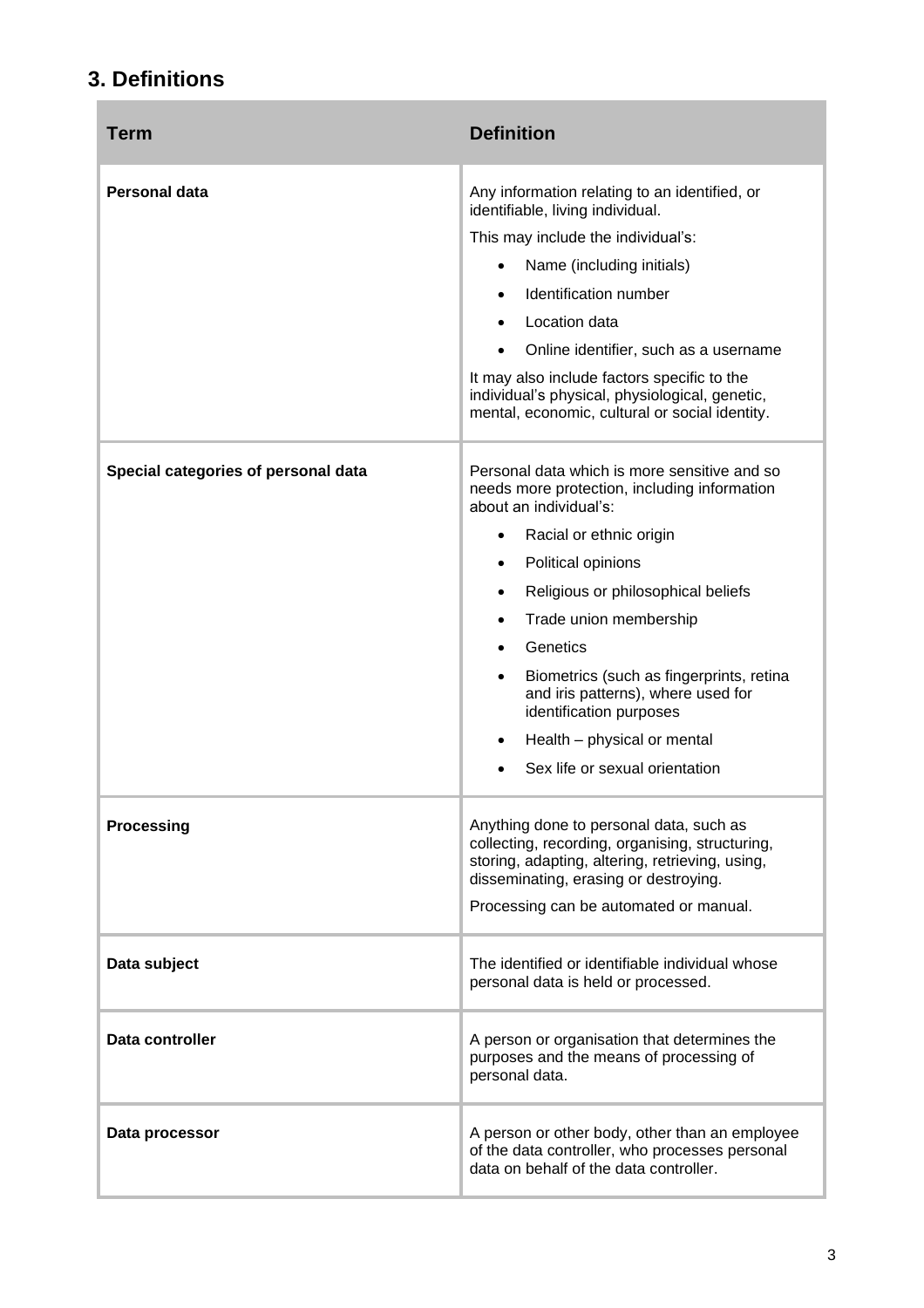| Personal data breach | A breach of security leading to the accidental or<br>unlawful destruction, loss, alteration, unauthorised  <br>disclosure of, or access to personal data. |
|----------------------|-----------------------------------------------------------------------------------------------------------------------------------------------------------|
|                      |                                                                                                                                                           |

# **4. The data controller**

Our school processes personal data relating to parents, pupils, staff, governors, visitors and others, and therefore is a data controller.

The school has paid it's data protection fee to the ICO , as legally required.

# **5. Roles and responsibilities**

This policy applies to **all staff** employed by our school, and to external organisations or individuals working on our behalf. Staff who do not comply with this policy may face disciplinary action.

#### **5.1 Governing board**

The governing board has overall responsibility for ensuring that our school complies with all relevant data protection obligations.

#### **5.2 Data protection officer**

#### **Our School have outsourced the role of DPO – our Headteacher is our School Data Protection Lead and to ensure availability in emergencies they should be copied into all communications.**

The data protection officer (DPO) is responsible for overseeing the implementation of this policy, monitoring our compliance with data protection law, providing advice and guidance when required and assisting with drafting data protection policies.

They will provide an annual report of their activities directly to the governing board and, where relevant, report to the board their advice and recommendations on school data protection issues.

The DPO along with the Headteacher are the first point of contact for individuals whose data the school processes.

The DPO is the first point of contact for the ICO.

Full details of the DPO's responsibilities are set out in the SLA.

Our DPO is Jennie Rowan and is contactable via email [jennierowan31@gmail.com](mailto:jennierowan31@gmail.com)

The Headteacher is Lorna Brittaine and is contactable via email [head@sheering.essex.sch.uk](mailto:head@sheering.essex.sch.uk)

#### **5.3 Headteacher**

The headteacher acts as the representative of the data controller on a day-to-day basis.

#### **5.4 All staff**

Staff are responsible for:

- Collecting, storing and processing any personal data in accordance with this policy
- Informing the school of any changes to their personal data, such as a change of address
- Contacting the DPO and or Headteacher in the following circumstances:
	- $\circ$  With any questions about the operation of this policy, data protection law, retaining personal data or keeping personal data secure
	- o If they have any concerns that this policy is not being followed
	- $\circ$  If they are unsure whether or not they have a lawful basis to use personal data in a particular way
	- If they need to rely on or capture consent, draft a privacy notice, deal with data protection rights invoked by an individual, or transfer personal data outside the UK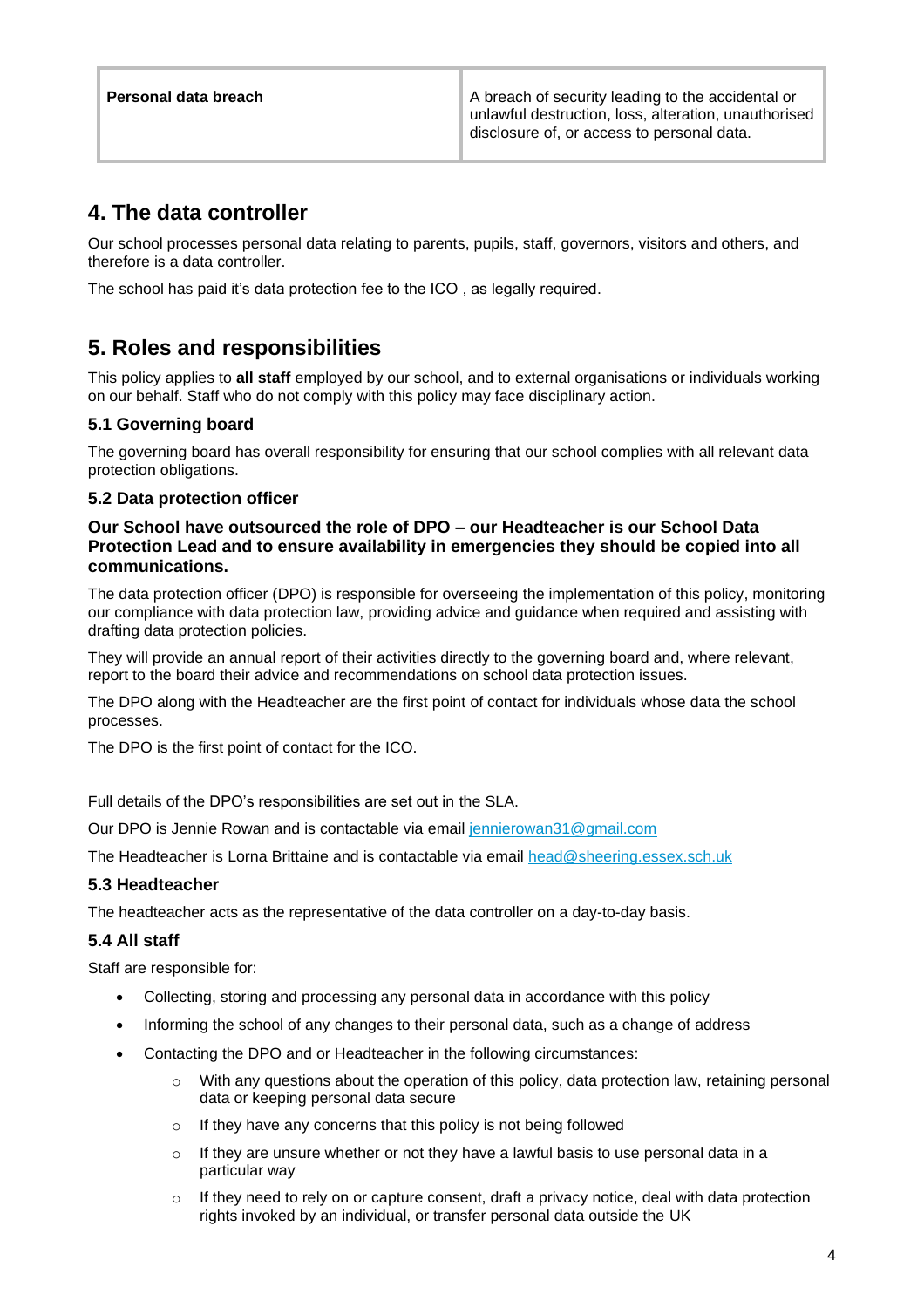- o If there has been a data breach
- $\circ$  Whenever they are engaging in a new activity that may affect the privacy rights of individuals
- $\circ$  If they need help with any contracts or sharing personal data with third parties

# **6. Data protection principles**

The UK GDPR is based on data protection principles that our school must comply with.

The principles say that personal data must be:

- Processed lawfully, fairly and in a transparent manner
- Collected for specified, explicit and legitimate purposes
- Adequate, relevant and limited to what is necessary to fulfil the purposes for which it is processed
- Accurate and, where necessary, kept up to date
- Kept for no longer than is necessary for the purposes for which it is processed
- Processed in a way that ensures it is appropriately secure

This policy sets out how the school aims to comply with these principles.

# **7. Collecting personal data**

#### **7.1 Lawfulness, fairness and transparency**

We will only process personal data where we have one of 6 'lawful bases' (legal reasons) to do so under data protection law:

- The data needs to be processed so that the school can **fulfil a contract** with the individual, or the individual has asked the school to take specific steps before entering into a contract
- The data needs to be processed so that the school can **comply with a legal obligation**
- The data needs to be processed to ensure the **vital interests** of the individual or another person i.e. to protect someone's life
- The data needs to be processed so that the school, as a public authority, **can perform a task in the public interest, or exercise its official authority.**
- The data needs to be processed for the **legitimate interests** of the school (where the processing is not for any tasks the school performs as a public authority) or a third party, provided the individual's rights and freedom are not overridden.
- The individual (or their parent/carer when appropriate in the case of a pupil) has freely given clear **consent**

For special categories of personal data, we will also meet one of the special category conditions for processing under the data protection law

- The Individual (or their parent/carer when appropriate in the case of a pupil) has given **explicit consent.**
- The data needs to be processed to perform or exercise obligations or rights in relation **employment, social security or social protection law**.
- The data needs to be processed to ensure the **vital interests** of the individual or another person, where the individual is physically or legally incapable of giving consent.
- The data has already been **manifestly public** by the individual.
- The data needs to be processed for the establishment, exercise or defence of **legal claims**.
- The data needs to be processed for reasons of **substantial public interest** as defined in legislation.
- The data needs to be processed for **health or social care purposes,** and the processing is done by, or under the direction of, a health or social work professional or by any other person obliged to confidentiality under law.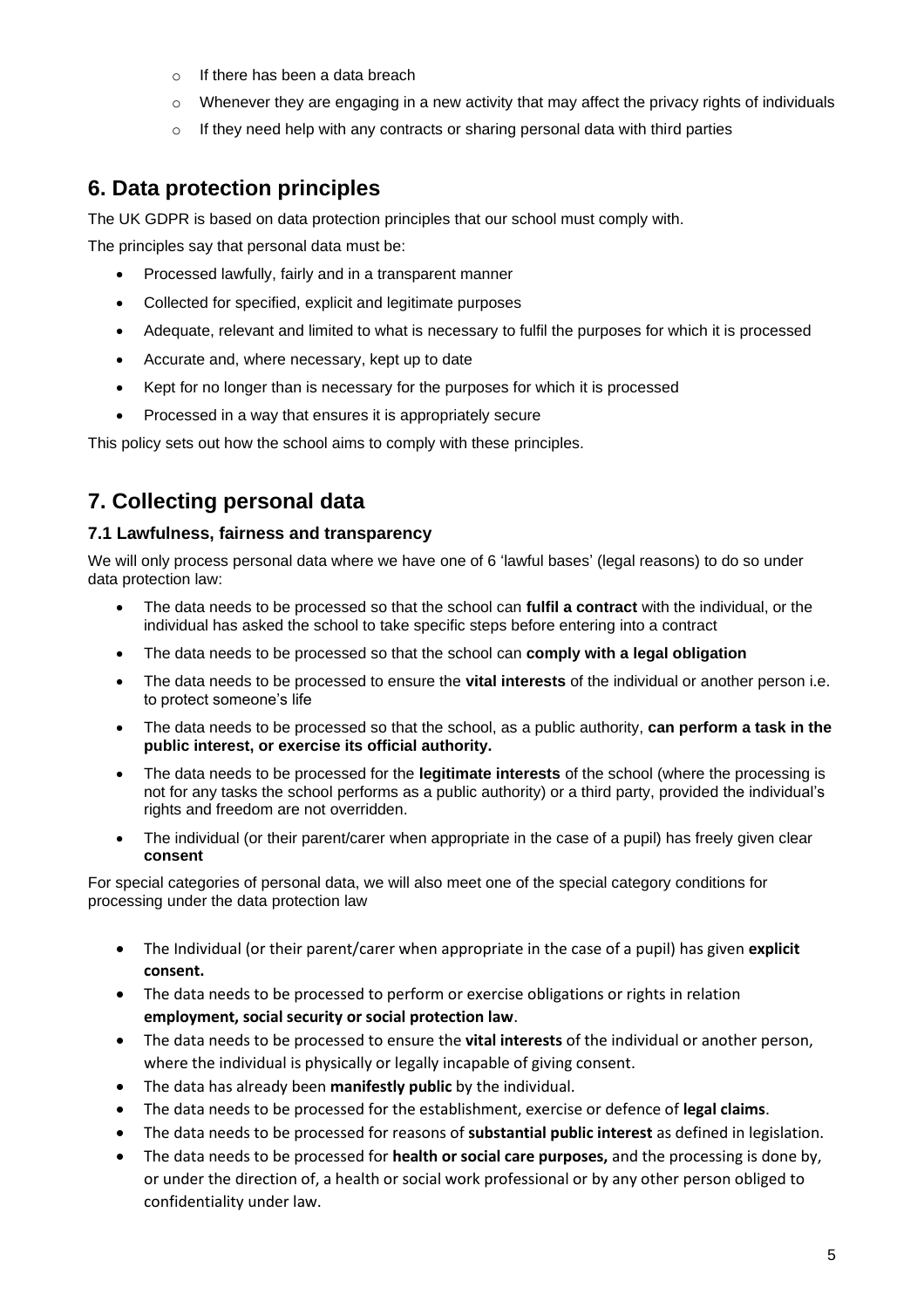- The data needs to be processed for **public health reasons**, and the processing is done by, or under the direction of, a health professional or by any other person obliged to confidentiality under law.
- The data needs to be processed for **archiving purposes**, scientific or historical research purposes or statistical purposes, and the processing is in the public interest.

For Criminal offence data, we will meet both lawful basis and a condition set out under data protection law. Conditions include:

- The individual (or their parent/carer when appropriate in the case of a pupil) has given **consent**
- The data needs to be processed to ensure the **vital interests** of the individual or another person, where the individual is physically or legally incapable of giving consent
- The data has already been made **manifestly public** by the individual
- The data needs to be processed for or in connection with legal proceedings, to obtain legal advice, or for the establishment, exercise or defence of **legal rights**
- The data needs to be processed for reasons of **substantial public interest** as defined in legislation

Whenever we first collect personal data directly from individuals, we will provide them with the relevant information required by data protection law. We will always consider the fairness of our data processing. We will ensure we do not handle personal data in ways that individuals would not reasonable expect or use personal data in ways which have unjustified adverse effects on them.

#### **7.2 Limitation, minimisation and accuracy**

We will only collect personal data for specified, explicit and legitimate reasons. We will explain these reasons to the individuals when we first collect their data.

If we want to use personal data for reasons other than those given when we first obtained it, we will inform the individuals concerned before we do so and seek consent where necessary.

Staff must only process personal data where it is necessary in order to do their jobs. We will always consider the fairness of our data processing. We will ensure we do not handle personal data in ways that individuals would not reasonably expect or use personal data in ways which have unjustified adverse effects on them.

When staff no longer need the personal data they hold, they must ensure it is deleted or anonymised. This will be done in accordance with the school's record retention schedule.

# **8. Sharing personal data**

We will not normally share personal data with anyone else without consent, but there are certain circumstances where we may be required to do so. These include, but are not limited to, situations where:

- There is an issue with a pupil or parent/carer that puts the safety of our staff at risk
- We need to liaise with other agencies we will seek consent as necessary before doing this
- Our suppliers or contractors need data to enable us to provide services to our staff and pupils for example, IT companies. When doing this, we will:
	- $\circ$  Only appoint suppliers or contractors which can provide sufficient guarantees that they comply with UK data protection law
	- $\circ$  Establish a contract with the supplier or contractor, either in the contract or as a standalone agreement, to ensure the fair and lawful processing of any personal data we share
	- $\circ$  Only share data that the supplier or contractor needs to carry out their service, and information necessary to keep them safe while working with us

We will also share personal data with law enforcement and government bodies where we are legally required to do so.

We may also share personal data with emergency services and local authorities to help them to respond to an emergency situation that affects any of our pupils or staff.

Where we transfer personal data to a country or territory outside the UK, we will do so in accordance with UK data protection law.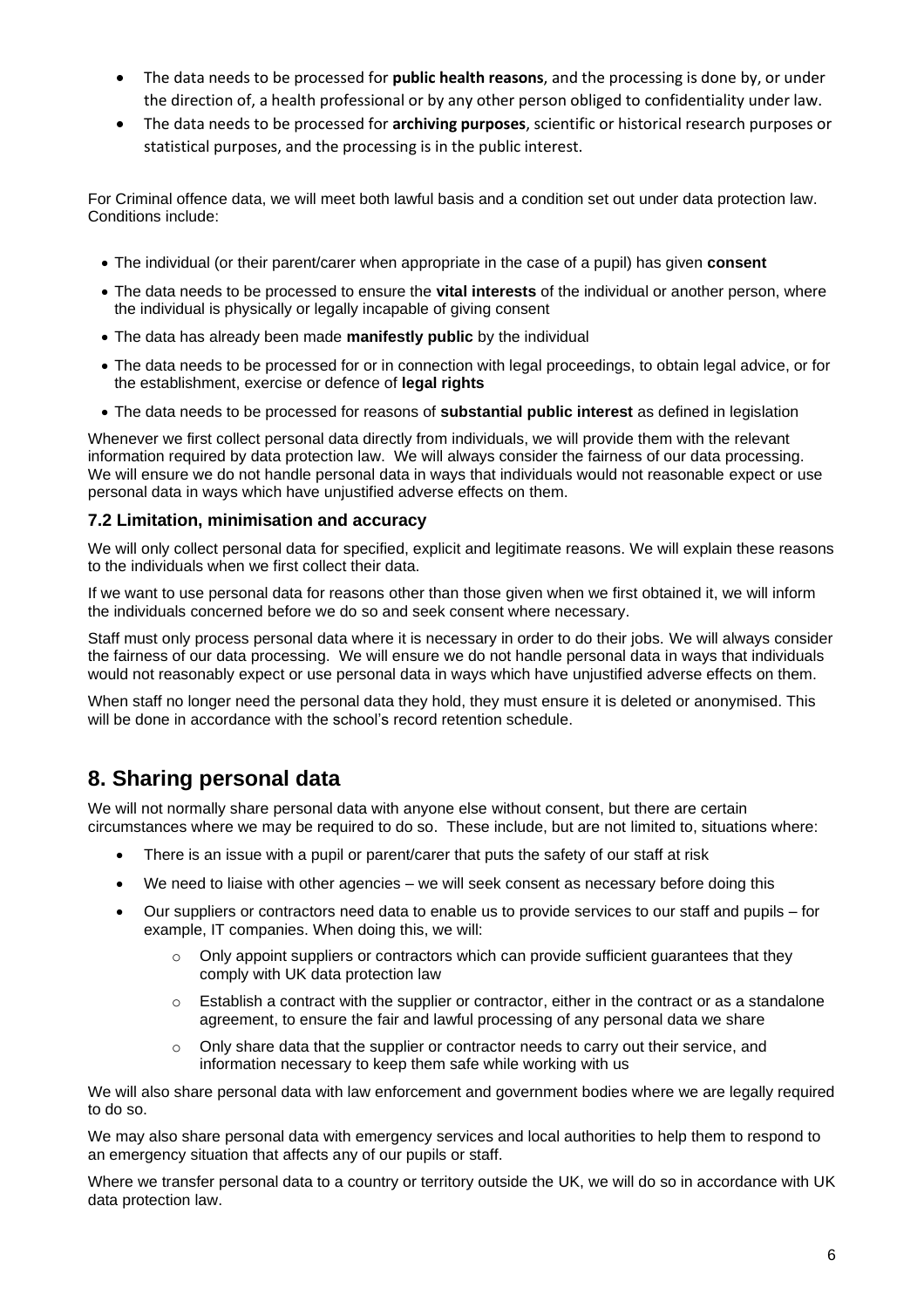# **9. Subject access requests and other rights of individuals**

#### **9.1 Subject access requests**

Individuals have a right to make a 'subject access request' to gain access to personal information that the school holds about them. This includes:

- Where relevant, the existence of the right to request rectification, erasure or restriction, or to object to such processing.
- The right to lodge a complaint with the ICO or another supervisory authority.
- The safeguards provided if the data is being transferred internationally.
- Confirmation that their personal data is being processed
- Access to a copy of the data
- The purposes of the data processing
- The categories of personal data concerned
- Who the data has been, or will be, shared with
- How long the data will be stored for, or if this isn't possible, the criteria used to determine this period
- The source of the data, if not the individual
- Whether any automated decision-making is being applied to their data, and what the significance and consequences of this might be for the individual

Subject access requests can be submitted in any form, but we may be able to respond to requests more quickly if they are mad in writing.

They should include:

- Name of individual
- Correspondence address
- Contact number and email address
- Details of the information requested

If staff receive a subject access request, they must immediately forward it to the DPO and Headteacher.

#### **9.2 Children and subject access requests**

Personal data about a child belongs to that child, and not the child's parents or carers. For a parent or carer to make a subject access request with respect to their child, the child must either be unable to understand their rights and the implications of a subject access request or have given their consent.

Children below the age of 12 are generally not regarded to be mature enough to understand their rights and the implications of a subject access request. Therefore, most subject access requests from parents or carers of pupils at our school may be granted without the express permission of the pupil. This is not a rule and a pupil's ability to understand their rights will always be judged on a case-by-case basis.

#### **9.3 Responding to subject access requests**

When responding to requests, we:

- May ask the individual to provide 2 forms of identification
- May contact the individual via phone to confirm the request was made
- Will respond without delay and within 1 month of receipt of the request (or receipt of the additional information needed to confirm identify, where relevant).
- Will provide the information free of charge
- May tell the individual we will comply within 3 months of receipt of the request, where a request is complex or numerous. We will inform the individual of this within 1 month, and explain why the extension is necessary

We may not disclose information for a variety of reasons, such as if it:

• Might cause serious harm to the physical or mental health of the pupil or another individual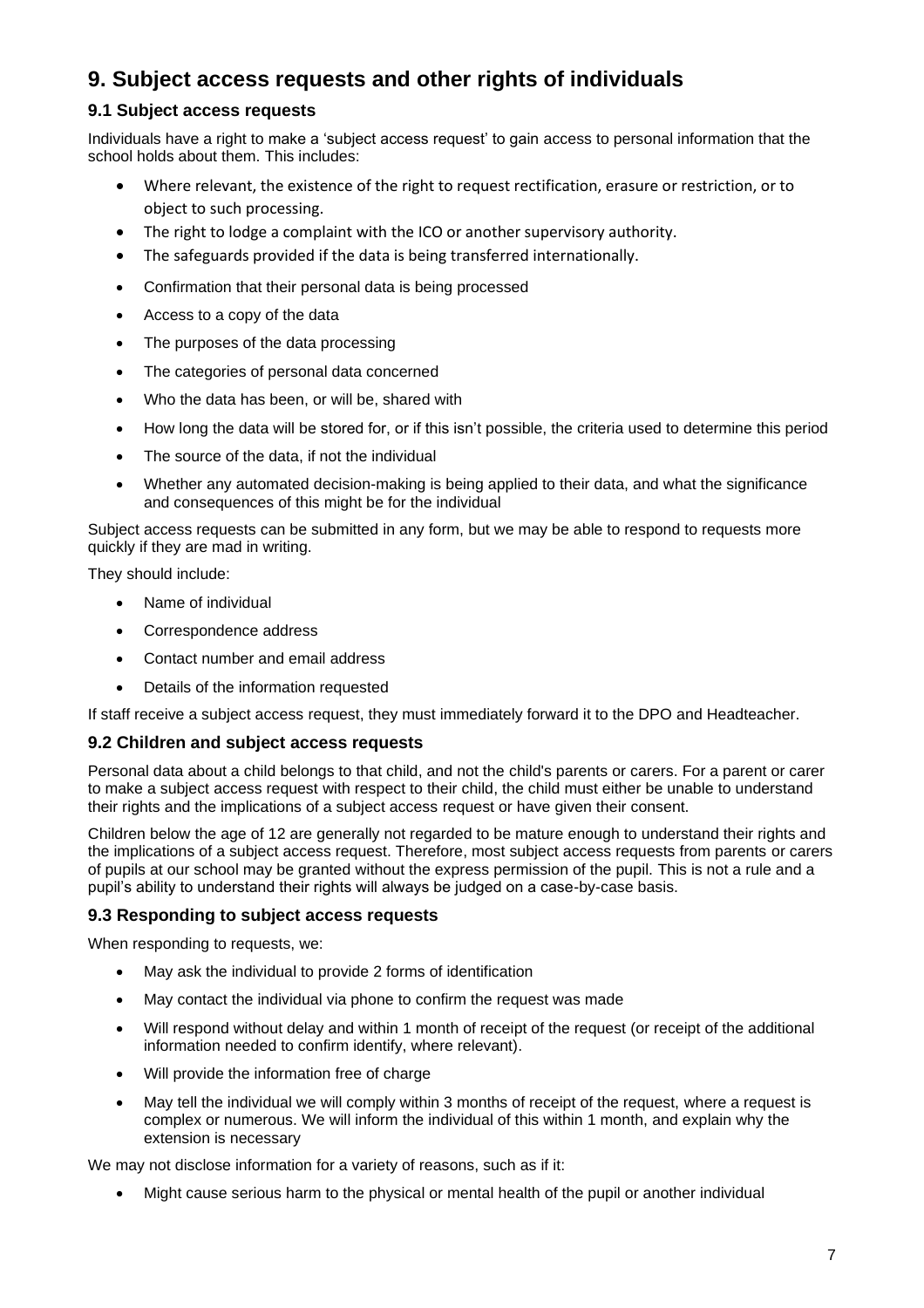- Would reveal that the child is at risk of abuse, where the disclosure of that information would not be in the child's best interests
- Would include another person's personal data that we can't reasonably anonymise, and we don't have the other person's consent and it would be unreasonable to proceed without it.
- Is part of certain sensitive documents, such as those related to crime, immigration, legal proceedings or legal professional privilege, management forecasts, negotiations, confidential references or exam scripts.

If the request is unfounded or excessive, we may refuse to act on it, or charge a reasonable fee which takes into account administrative costs. We will take into account whether the request is repetitive in nature when making this decision.

A request will be deemed to be unfounded or excessive if it is repetitive or asks for further copies of the same information.

When we refuse a request, we will tell the individual why, and tell them they have the right to complain to the ICO or they can seek to enforce their subject access right through the courts.

#### **9.4 Other data protection rights of the individual**

In addition to the right to make a subject access request (see above), and to receive information when we are collecting their data about how we use and process it (see section 7), individuals also have the right to:

- Withdraw their consent to processing at any time
- Ask us to rectify, erase or restrict processing of their personal data, or object to the processing of it (in certain circumstances)
- Prevent use of their personal data for direct marketing
- Object to processing which has been justified on the basis of public interest, official authority or legitimate interests.
- Challenge decisions based solely on automated decision making or profiling (i.e. making decisions or evaluating certain things about an individual based on their personal data with no human involvement)
- Be notified of a data breach (in certain circumstances)
- Make a complaint to the ICO
- Ask for their personal data to be transferred to a third party in a structured, commonly used and machine-readable format (in certain circumstances)

Individuals should submit any request to exercise these rights to the DPO and Headteacher. If staff receive such a request, they must immediately forward it to the DPO and Headteacher.

# **10. Parental requests to see the educational record**

Parents, or those with parental responsibility, have a legal right to free access to their child's educational record (which includes most information about a pupil) within 15 school days of receipt of a written request.

If the request is for a copy of the educational record, the school may charge a fee to cover the cost of supplying it.

This right applies as long as the pupil concerned is aged under 18

There are certain circumstances in which this right can be denied, such as if releasing the information might cause serious harm to the physical or mental health of the pupil or another individual, or if it would mean releasing exam marks before they are officially announced.

# **11. CCTV**

We use CCTV in various locations around the school site to ensure it remains safe. We will adhere to the ICO's [code of practice](https://ico.org.uk/media/for-organisations/documents/1542/cctv-code-of-practice.pdf) for the use of CCTV.

We do not need to ask individuals' permission to use CCTV, but we make it clear where individuals are being recorded. Security cameras are clearly visible and accompanied by prominent signs explaining that CCTV is in use.

Any enquiries about the CCTV system should be directed to Mrs J Syed, School Business Manager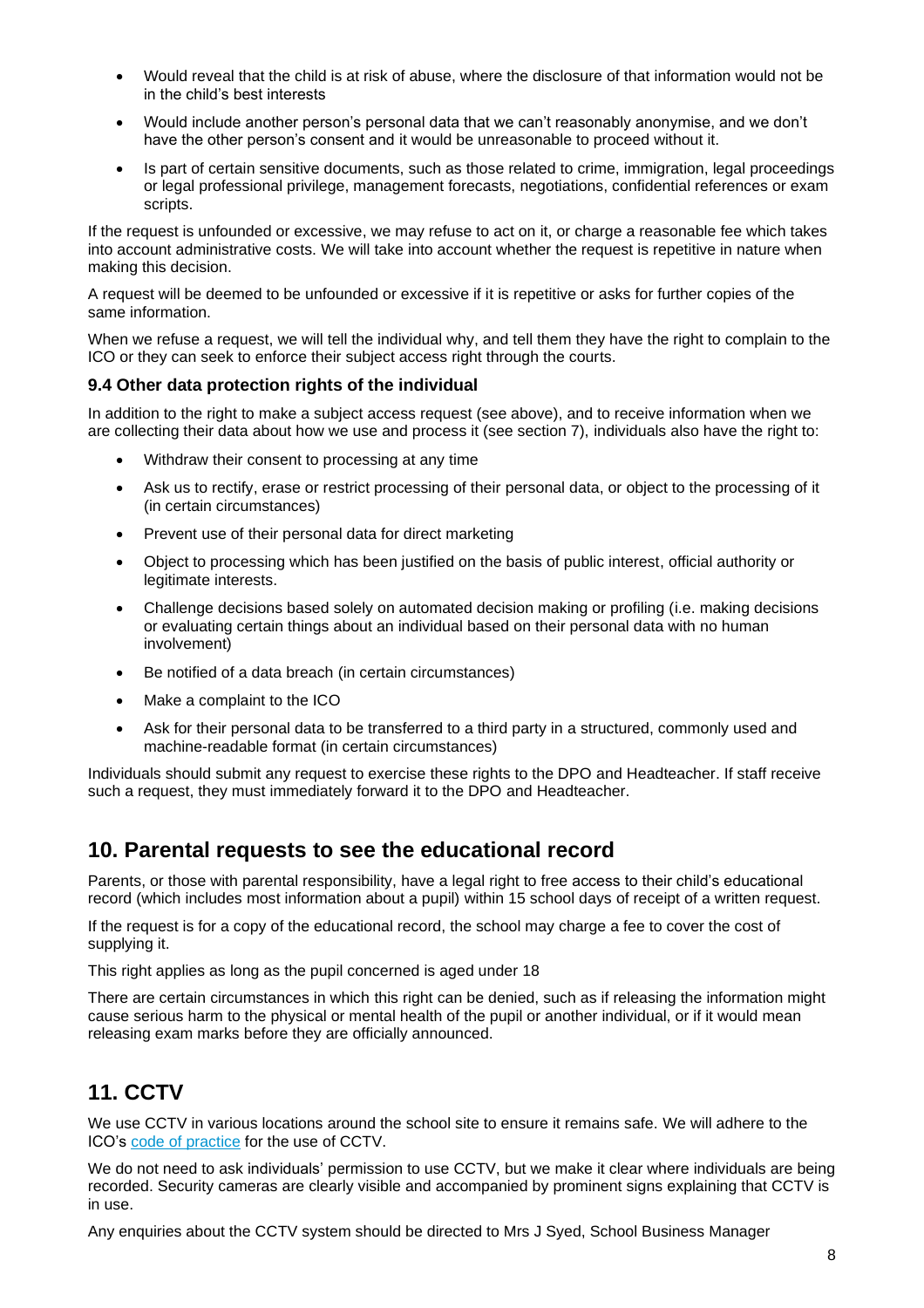# **12. Photographs and videos**

As part of our school activities, we may take photographs and record images of individuals within our school:

We will obtain written consent from parents/carers for photographs and videos to be taken of their child for communication, marketing and promotional materials. We will clearly explain how the photograph and/or video will be used to both the parent/carer and pupil.

Any photographs and videos taken by parents/carers at school events for their own personal use are not covered by data protection legislation. However, we will ask that photos or videos with other pupils are not shared publicly on social media for safeguarding reasons, unless all the relevant parents/carers have agreed to this.

Where the school takes photographs and videos, Uses may include:

- Within school on notice boards and in school magazines, brochures, newsletters, etc.
- Outside of school by external agencies such as the school photographer, newspapers, campaigns
- Online on our school website or social media pages

Consent can be refused or withdrawn at any time. If consent is withdrawn, we will delete the photograph or video and not distribute it further.

When using photographs and videos in this way we will not accompany them with any other personal information about the child, to ensure they cannot be identified.

See our Child Protection policy and Acceptable Use IT policy for more information on our use of photographs and videos.

# **14. Data protection by design and default**

We will put measures in place to show that we have integrated data protection into all of our data processing activities, including:

- Appointing a suitably qualified DPO, and ensuring they have the necessary resources to fulfil their duties and maintain their expert knowledge
- Only processing personal data that is necessary for each specific purpose of processing, and always in line with the data protection principles set out in relevant data protection law (see section 6)
- Completing privacy impact assessments where the school's processing of personal data presents a high risk to rights and freedoms of individuals, and when introducing new technologies (the DPO will advise on this process)
- Integrating data protection into internal documents including this policy, any related policies and privacy notices
- Regularly training members of staff on data protection law, this policy, any related policies and any other data protection matters; we will also keep a record of attendance
- Regularly conducting reviews and audits to test our privacy measures and make sure we are compliant
- Appropriate safeguards being put in place if we transfer any personal data outside of the UK, where different data protection laws will apply
- Maintaining records of our processing activities, including:
	- $\circ$  For the benefit of data subjects, making available the name and contact details of our school and DPO and all information we are required to share about how we use and process their personal data (via our privacy notices)
	- $\circ$  For all personal data that we hold, maintaining an internal record of the type of data, data subject, how and why we are using the data, any third-party recipients, any transfers outside of the EEA and the safeguarding for those, retention periods and how we are keeping the data secure

# **15. Data security and storage of records**

We will protect personal data and keep it safe from unauthorised or unlawful access, alteration, processing or disclosure, and against accidental or unlawful loss, destruction or damage.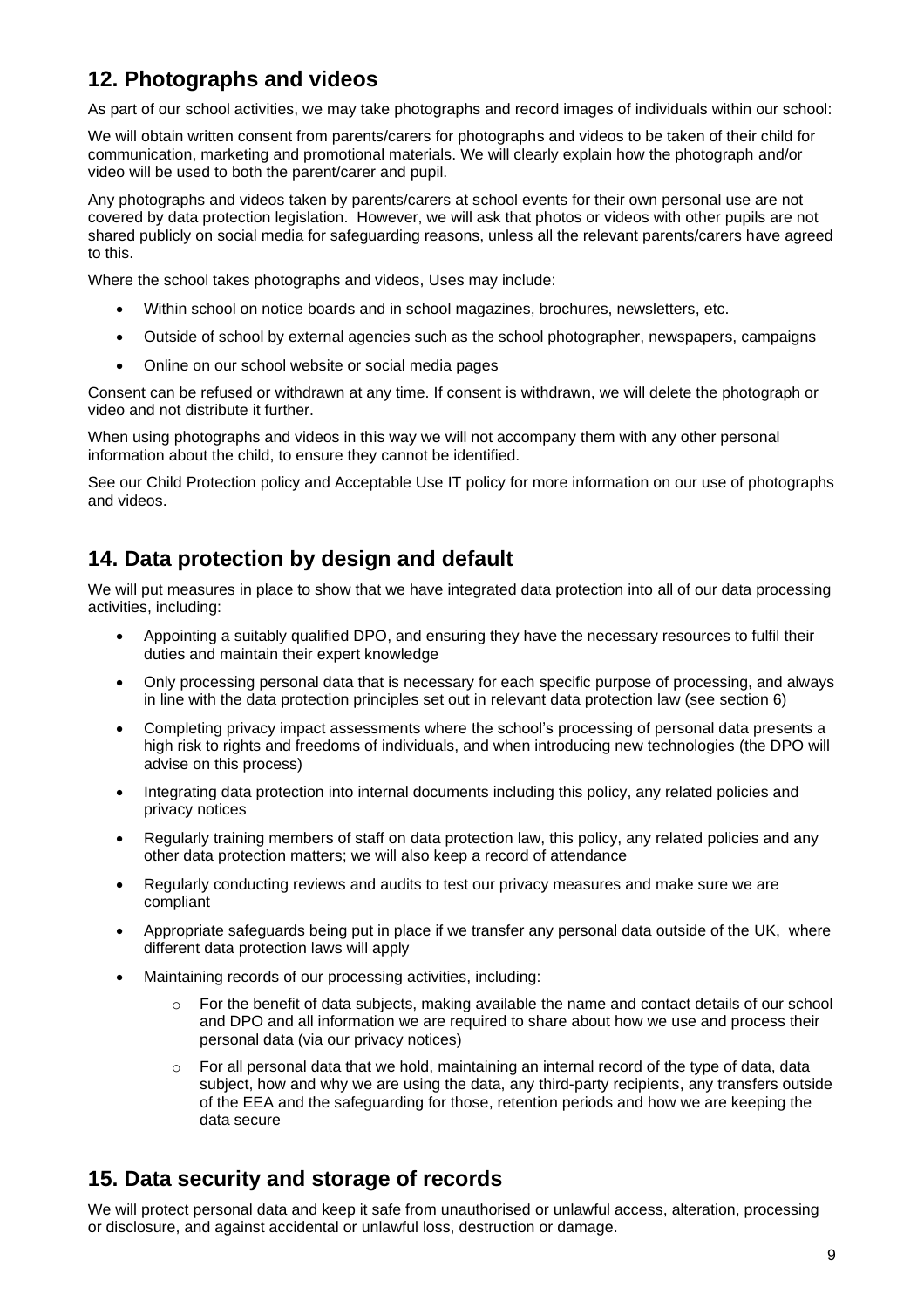In particular:

- Paper-based records and portable electronic devices, such as laptops and hard drives that contain personal data are kept under lock and key when not in use
- Papers containing confidential personal data must not be left on office and classroom desks, on staffroom tables, or left anywhere else where there is general access
- Where personal information needs to be taken off site, staff must sign it in and out from the school office
- Passwords that are at least 10 characters long containing letters and numbers are used to access school computers, laptops and other electronic devices. Staff and pupils are reminded that they should not reuse passwords from other sites.
- Encryption software is used to protect all portable devices and removable media, such as laptops and USB devices
- Staff, pupils or governors who store personal information on their personal devices are expected to follow the same security procedures as for school-owned equipment (see our Acceptable Use IT agreement and policy).
- Where we need to share personal data with a third party, we carry out due diligence and take reasonable steps to ensure it is stored securely and adequately protected (see section 8)

# **16. Disposal of records**

Personal data that is no longer needed will be disposed of securely. Personal data that has become inaccurate or out of date will also be disposed of securely, where we cannot or do not need to rectify or update it.

For example, we will shred or incinerate paper-based records, and overwrite or delete electronic files. We may also use a third party to safely dispose of records on the school's behalf. If we do so, we will require the third party to provide sufficient guarantees that it complies with data protection law.

# **17. Personal data breaches**

The school will make all reasonable endeavours to ensure that there are no personal data breaches.

In the unlikely event of a suspected data breach, we will follow the procedure set out in appendix 1.

When appropriate, we will report the data breach to the ICO within 72 hours after becoming aware of it. Such breaches in a school context may include, but are not limited to:

- A non-anonymised dataset being published on the school website which shows the exam results of pupils eligible for the pupil premium
- Safeguarding information being made available to an unauthorised person
- The theft of a school laptop containing non-encrypted personal data about pupils

# **18. Training**

All staff and governors are provided with data protection training as part of their induction process.

Data protection will also form part of continuing professional development, where changes to legislation, guidance or the school's processes make it necessary.

### **19. Monitoring arrangements**

The DPO is responsible for monitoring and reviewing this policy.

This policy will be reviewed annually and shared with the full governing body.

# **20. Links with other policies**

This data protection policy is linked to our: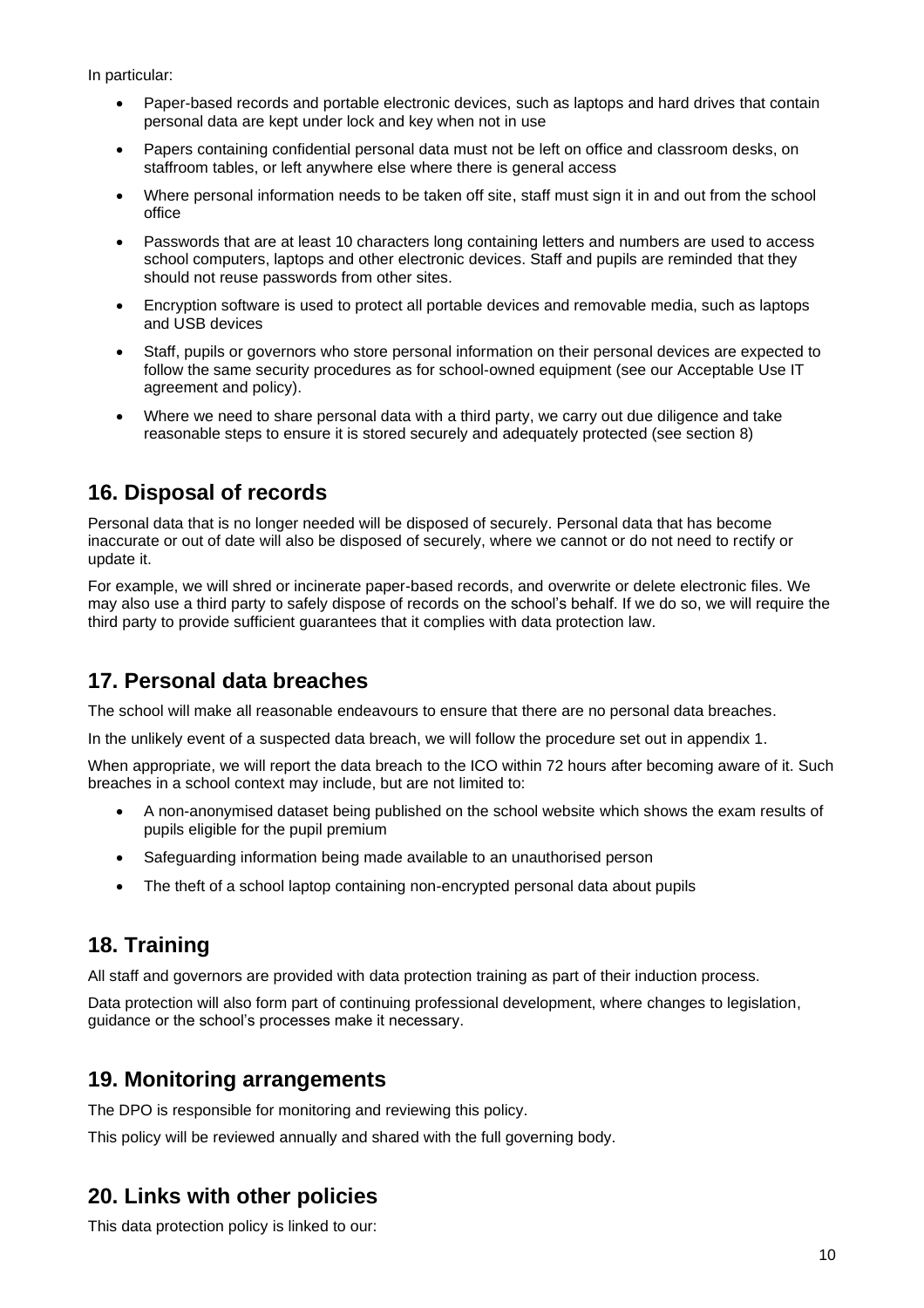- Freedom of information publication scheme
- **Child Protection Policy**
- E-Safety Policy
- Acceptable Use Policy
- **CCTV** policy

## **Appendix 1: Personal data breach procedure**

This procedure is based on [guidance on personal data breaches](https://ico.org.uk/for-organisations/guide-to-the-general-data-protection-regulation-gdpr/personal-data-breaches/) produced by the ICO.

- On finding or causing a breach, or potential breach, the staff member or data processor must immediately notify the DPO and Headteacher
- The Headteacher and DPO will investigate the report, and determine whether a breach has occurred. To decide, the Headteacher and DPO will consider whether personal data has been accidentally or unlawfully:
	- o Lost
	- o Stolen
	- o Destroyed
	- o Altered
	- o Disclosed or made available where it should not have been
	- o Made available to unauthorised people
- The chair of governors will be informed.
- The Headteacher and DPO will make all reasonable efforts to contain and minimise the impact of the breach, assisted by relevant staff members or data processors where necessary. (Actions relevant to specific data types are set out at the end of this procedure)
- The Headteacher and DPO will assess the potential consequences, based on how serious they are, and how likely they are to happen
- The Headteacher and DPO will work out whether the breach must be reported to the ICO. This must be judged on a case-by-case basis. To decide, they will consider whether the breach is likely to negatively affect people's rights and freedoms, and cause them any physical, material or nonmaterial damage (e.g. emotional distress), including through:
	- o Loss of control over their data
	- o Discrimination
	- o Identify theft or fraud
	- o Financial loss
	- o Unauthorised reversal of pseudonymisation (for example, key-coding)
	- o Damage to reputation
	- o Loss of confidentiality
	- $\circ$  Any other significant economic or social disadvantage to the individual(s) concerned

If it's likely that there will be a risk to people's rights and freedoms, the DPO must notify the ICO. In the absence of the DPO the Headteacher must notify the ICO.

- The Headteacher and DPO will document the decision (either way), in case it is challenged at a later date by the ICO or an individual affected by the breach. Documented decisions are stored on the Headteacher's computer and hard copy stored in Headteacher's locked filing cabinet. Headteacher is keyholder.
- Where the ICO must be notified, the DPO or Headteacher will do this via the 'report a breach' page [of the ICO website](https://ico.org.uk/for-organisations/report-a-breach/) or through the breach report line (0303 123 1113) within 72 hours. As required, the DPO will set out:
	- $\circ$  A description of the nature of the personal data breach including, where possible: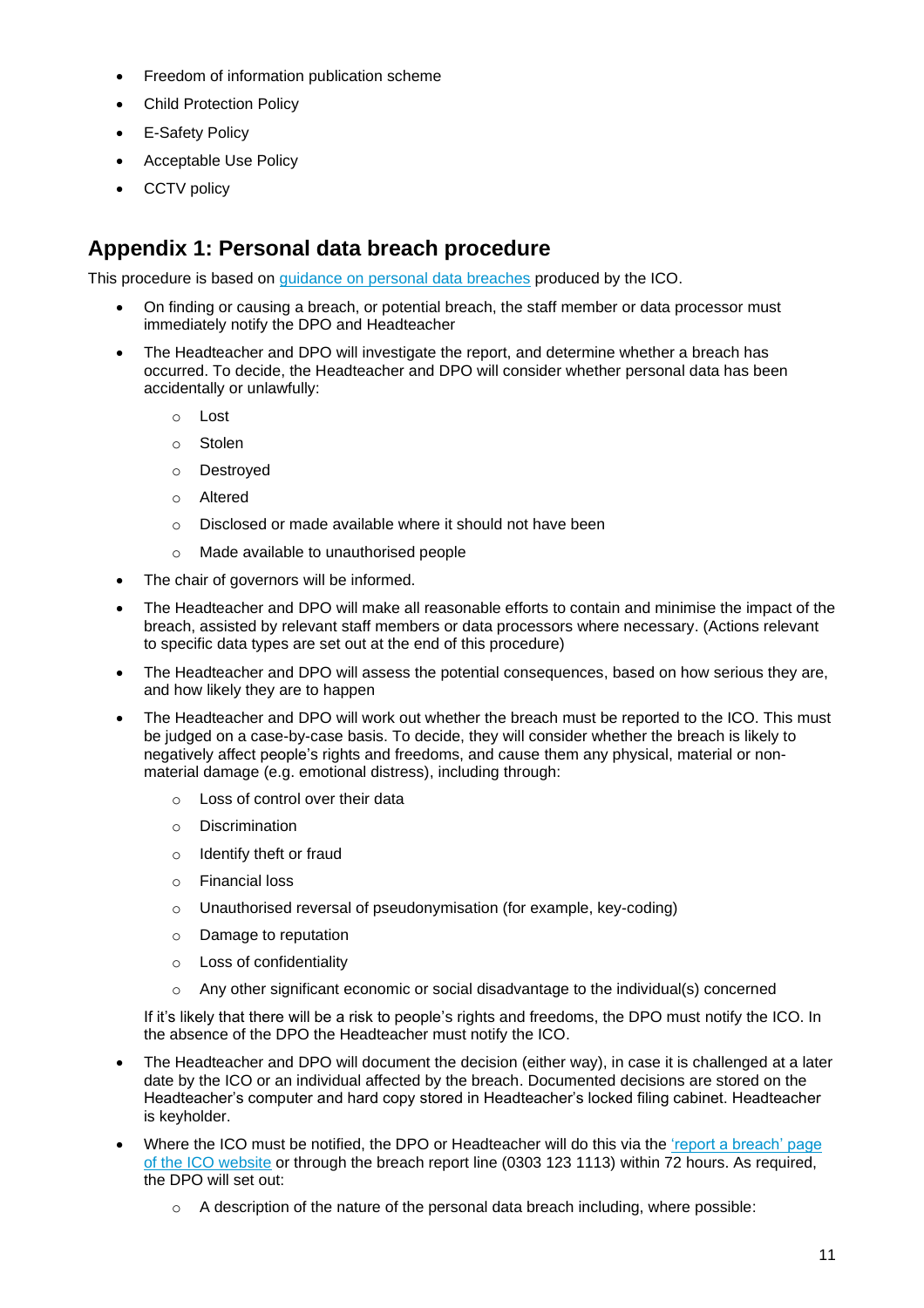- The categories and approximate number of individuals concerned
- **•** The categories and approximate number of personal data records concerned
- A description , in clear and plain language, of the nature of the personal data breach
- o The name and contact details of the DPO
- o A description of the likely consequences of the personal data breach
- $\circ$  A description of the measures that have been, or will be taken, to deal with the breach and mitigate any possible adverse effects on the individual(s) concerned
- If all the above details are not yet known, the DPO and or the Headteacher will report as much as they can within 72 hours. The report will explain that there is a delay, the reasons why, and when they expect to have further information. The DPO or Headteacher will submit the remaining information as soon as possible
- The DPO or Headtaecher will also assess the risk to individuals, again based on the severity and likelihood of potential or actual impact. If the risk is high, the DPO or Headteacher will promptly inform, in writing, all individuals whose personal data has been breached. This notification will set out:
	- o The name and contact details of the DPO
	- o A description of the likely consequences of the personal data breach
	- $\circ$  A description of the measures that have been, or will be, taken to deal with the data breach and mitigate any possible adverse effects on the individual(s) concerned
- The DPO or Headteacher will notify any relevant third parties who can help mitigate the loss to individuals – for example, the police, insurers, banks or credit card companies
- The DPO or Headteacher will document each breach, irrespective of whether it is reported to the ICO. For each breach, this record will include the:
	- o Facts and cause
	- o Effects
	- o Action taken to contain it and ensure it does not happen again (such as establishing more robust processes or providing further training for individuals)

Records of all breaches will be stored Headteachers's computer and hard copy stored in locked filing cabinet in Headteacher's office. Headteacher is the keyholder.

- The DPO and Headteacher will meet to review what happened and how it can be stopped from happening again. This meeting will happen as soon as reasonably possible
- As above, any decision on whether to contact individuals will be documented by the DPO

#### **Actions to minimise the impact of data breaches**

We will take the actions set out below to mitigate the impact of different types of data breach, focusing especially on breaches involving particularly risky or sensitive information. We will review the effectiveness of these actions and amend them as necessary after any data breach.

#### **Sensitive information being disclosed via email (including safeguarding records)**

- If special category data (sensitive information) is accidentally made available via email to unauthorised individuals, the sender must attempt to recall the email as soon as they become aware of the error
- Members of staff who receive personal data sent in error must alert the sender and the DPO as soon as they become aware of the error
- If the sender is unavailable or cannot recall the email for any reason, the DPO will ask the ICT department to recall it
- In any cases where the recall is unsuccessful, the DPO will contact the relevant unauthorised individuals who received the email, explain that the information was sent in error, and request that those individuals delete the information and do not share, publish, save or replicate it in any way
- The DPO will ensure we receive a written response from all the individuals who received the data, confirming that they have complied with this request